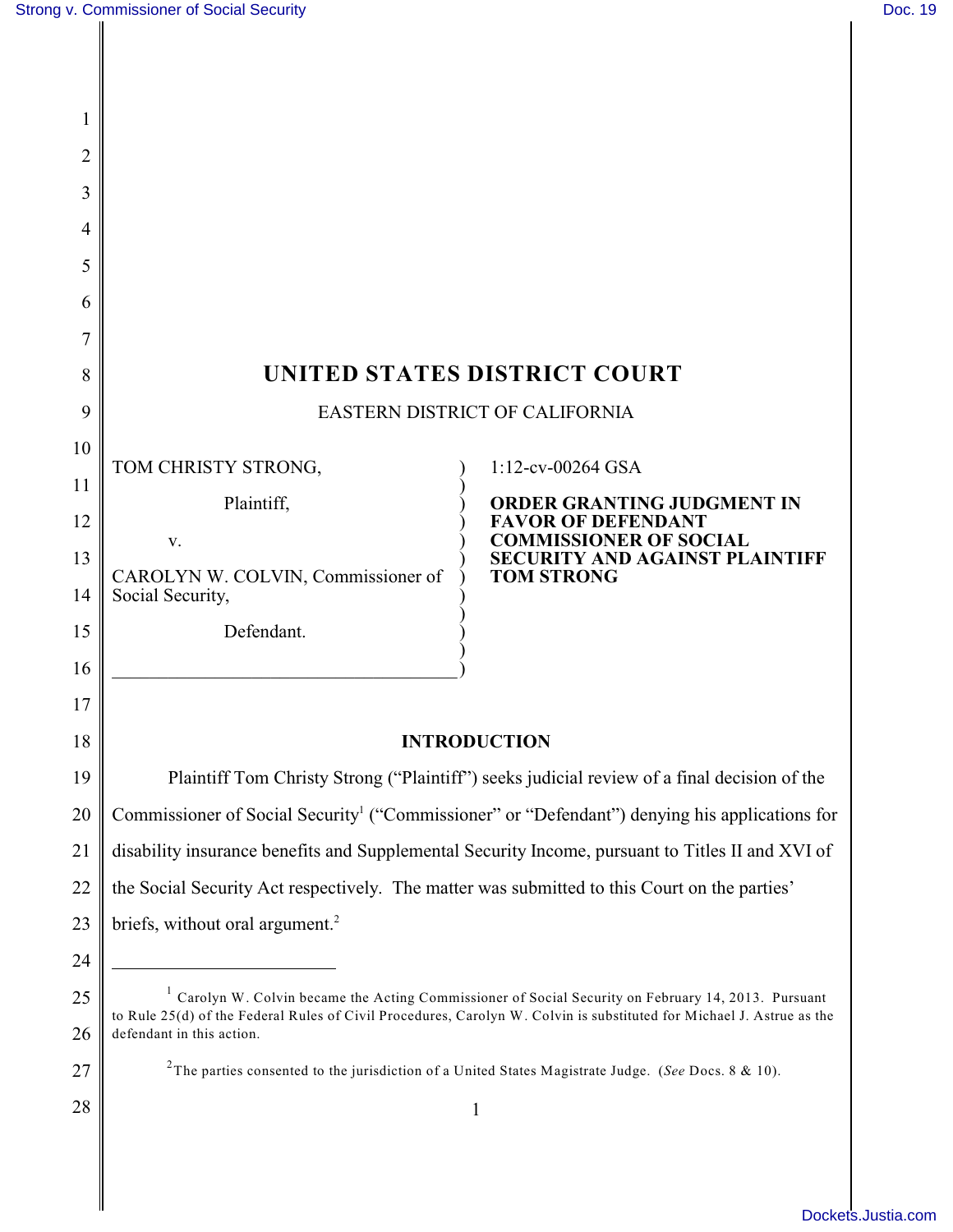1 2 3 The Court finds that the Commissioner's decision is based on proper legal standards and is supported by substantial evidence in the record as a whole. The Commissioner's decision is therefore AFFIRMED.

4

## **THE ADMINISTRATIVE PROCEEDINGS**

5 6 7 8 9 10 11 12 13 14 15 16 17 In July 2008, Plaintiff filed an application for a period of disability and disability insurance benefits under Title II of the Social Security Act, alleging disability beginning January 24, 2008. AR 120-127.<sup>3</sup> Shortly thereafter, Plaintiff also filed an application for Supplemental Security Income under Title XVI of the Social Security Act, alleging disability beginning April 19, 2008. AR 114-119. Plaintiff's applications were denied initially and upon reconsideration, leading him to request a hearing before an Administrative Law Judge ("ALJ"). AR 48-51; 57-61; 63-67. On September 3, 2010, the Honorable Dave Garwal, ALJ, held a hearing on Plaintiff's claims. AR 30-47. On September 24, 2010, ALJ Garwal issued a decision finding Plaintiff was not disabled from January 24, 2008 through the date of the decision, and denying his claims for benefits. AR 15-24. On December 1, 2011, the Appeals Council denied Plaintiff's request for review, thereby rendering the ALJ's decision the Commissioner's final decision. AR 5-11. Plaintiff then commenced the instant civil action, seeking judicial review pursuant to 42 U.S.C. §§ 405(g) and 1383(c).

18

## **1. The September 3, 2010 Hearing**

19 20 21 22 A video hearing in this matter was held before ALJ Garwal. ALJ Garwal presided over the hearing from Santa Barbara, California. Plaintiff, assisted by a non-attorney representative, Diana Wade, appeared in San Luis Obispo, California. Vocational Expert ("VE") Ann T. Wallace also appeared at the hearing. AR 15.

23

## **(a)** *Plaintiff's Testimony*

24 25

28

26

At the time of the hearing, Plaintiff lived in Shandon, California, with his wife, fifteen-

<sup>27</sup>  $3$ References to the Administrative Record of the proceedings before the Administrative Law Judge are designated as "AR," followed by the appropriate page number.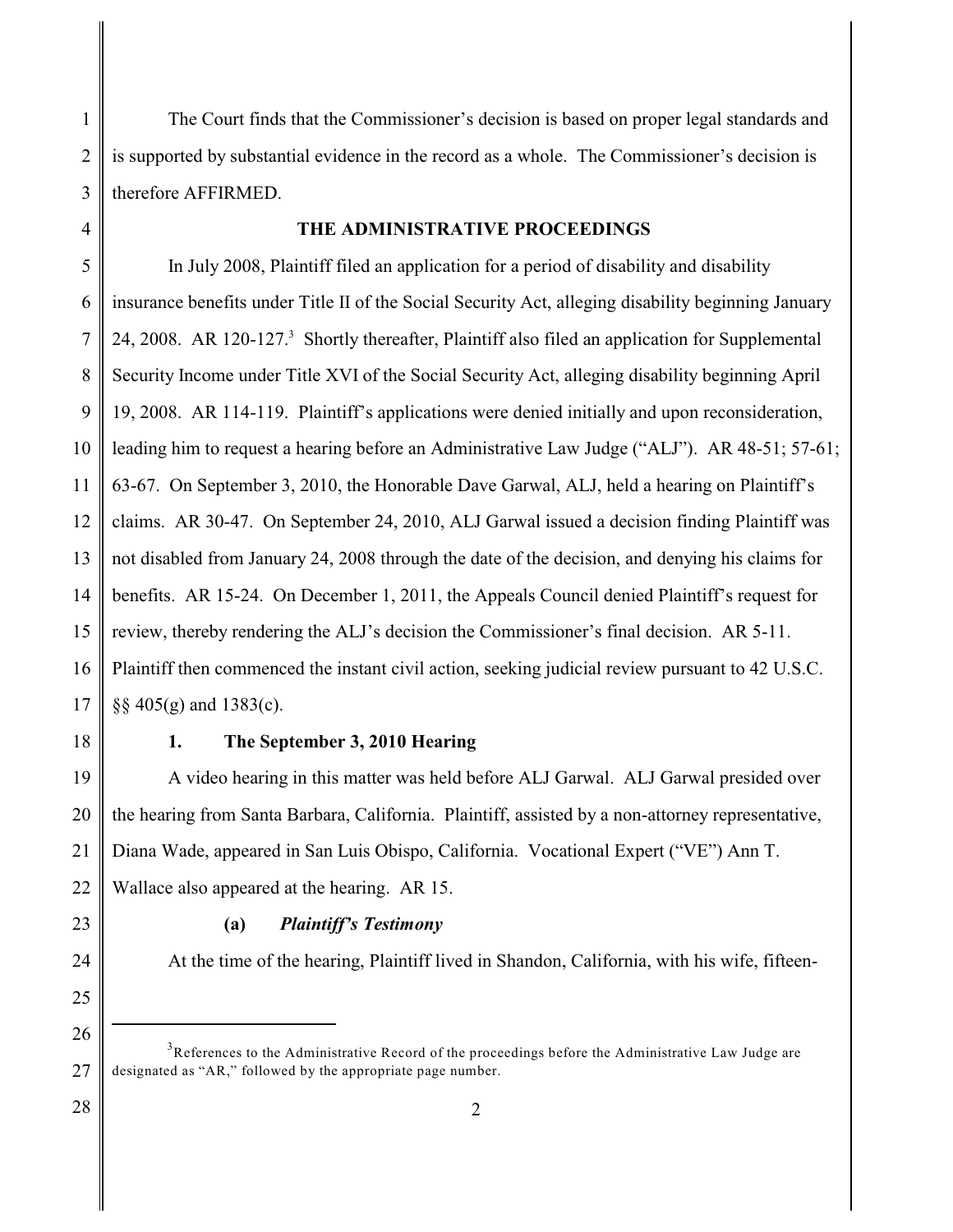1 2 3 4 year-old son and four-year-old daughter. AR 33, 37-38. He is a high-school graduate. AR 34. He is able to drive. AR 34. From 1992 to 2008, Plaintiff worked as a truck driver and furniture mover. AR 34. However, Plaintiff had not worked since June 2008 because of neck and lower back pain, that radiated down his right leg and out through his toes. AR 34-35.

5 6 7 8 9 10 Based upon his doctors' advice, Plaintiff has not had remedial surgery, but has had epidural injections in his neck and back for temporary relief. AR 35. In addition, Plaintiff sought help from a chiropractor and at the San Luis Obispo Sports Therapy Clinic, where his therapy entailed stretches and other exercises to strengthen his lower back. AR 36. Doctors have also prescribed electrical stimulation therapy, but Plaintiff has not received this therapy as it is not covered by his medical insurance, and he cannot independently afford it. AR 35.

11 12 13 14 15 16 17 18 19 20 Plaintiff is in severe pain continuously, but obtains temporary relief through medications, primarily Norco. AR 37. Plaintiff mostly stays at home, watching television, doing light housework, and caring for his young daughter to a limited extent. AR 37. He uses a recliner to watch television so that he can keep his legs elevated. AR 42. He can sit comfortably for about twenty or thirty minutes without having to change positions, and can stand for a maximum of thirty minutes at a time. AR 40-41. He can walk about two blocks in seven or eight minutes, but uses a cane as his legs randomly "give out," making him likely to fall. AR 41-42. Plaintiff does not kneel anymore as it is "too uncomfortable," and he has difficulty getting up from a kneeling position. AR 42. He can "bend some," but "[i]t's uncomfortable." AR 42. He can lift about ten pounds safely. AR 43.

21 22 23 Plaintiff's former employer re-assigned him to lighter, warehouse duties in an effort to accommodate his physical challenges. However, this work also "required lifting and moving things around," and Plaintiff was unable to continue with it. AR 40.

24

# **(b)** *The Vocational Expert's Testimony*

25 26 Vocational Expert Ann Wallace testified that pursuant to the Dictionary of Occupational Titles ("DOT"), § 904-363.010, Plaintiff's past work as a furniture mover and driver was

- 27
- 28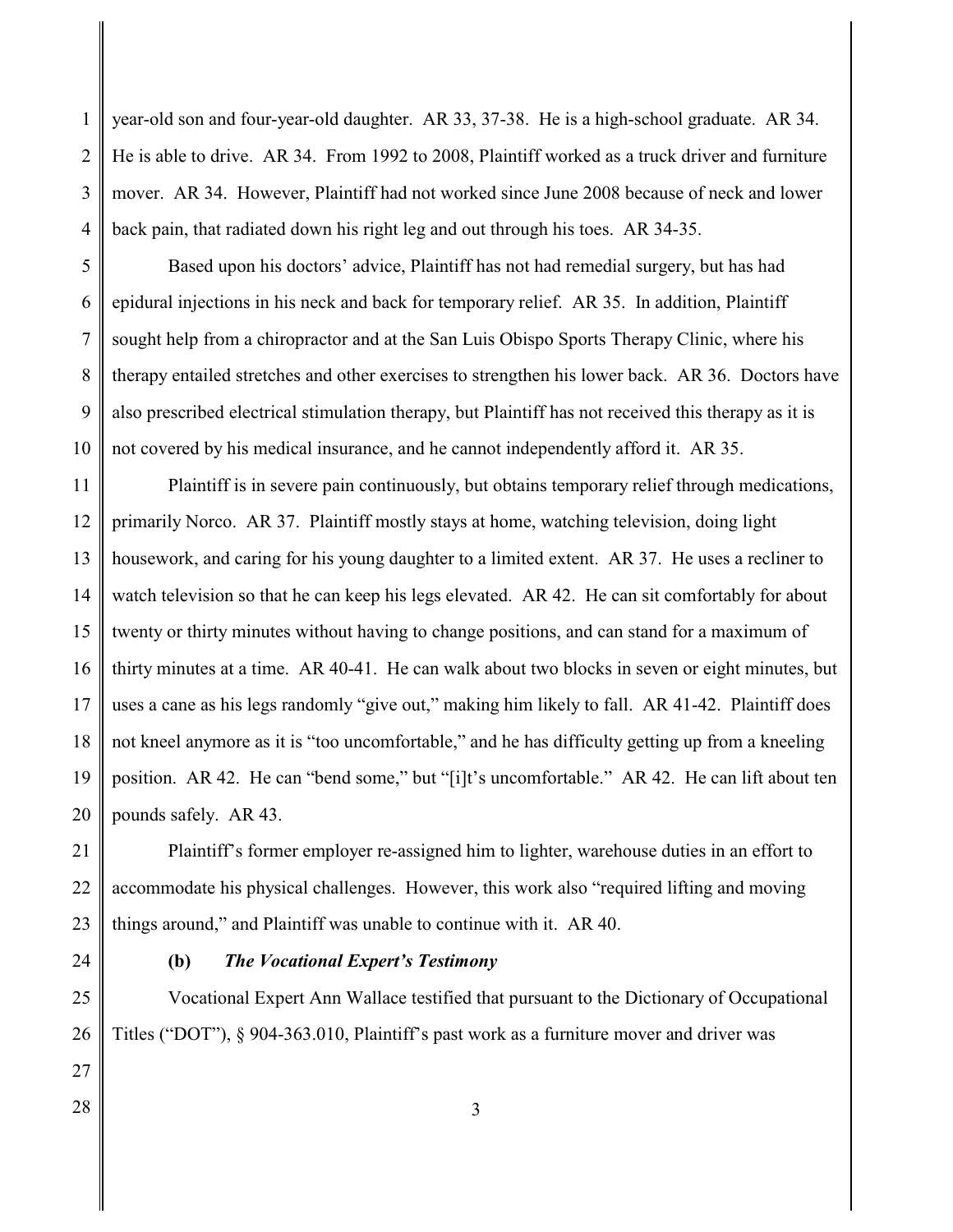1 2 considered heavy work. AR 44. Plaintiff's past work was semi-skilled, with a Specific Vocational Preparation ("SVP") number of four. AR 44.

3 4 5 6 7 8 9 10 11 12 13 14 15 The ALJ asked the VE to reflect on the work potential of a hypothetical person of Plaintiff's age, with his education and work experience, who can lift five pounds, up to ten occasionally, who can stand for two to eight hours and sit for six to eight hours, occasionally bend or stoop, but who cannot work in a hazardous environment or work with dangerous equipment or machinery. AR 44-45. The VE testified that this person could work as a parking lot cashier, a "sedentary" job as described in the Dictionary of Occupational Titles, § 915- 473.010. She noted that 8,800 such jobs exist regionally, and 63,000 exist nationally. AR 45. She added that this hypothetical person could also work as a watch guard, at, for example, the entrance of a country club or a condominium complex, as described in the DOT § 372-667.030. AR 45. Ms. Wallace testified that 7,000 such jobs exist regionally, and 78,000 exist nationally. AR 45. With an SVP number of three, these jobs are considered semi-skilled and, as such, would be consistent with Plaintiff's background. Further, while the DOT defines these jobs as "light," they can be performed as "sedentary" based on actual job analyses. AR 45.

16

## **2. The Medical Record**

17 18 19 The entire medical record was reviewed by the Court. AR 209-562. An overview of the medical evidence is provided here. Other medical record evidence applicable to this Court's decision will be separately referenced as required.

20 21 22 23 24 25 26 27 Plaintiff's back problems began after he fell down a flight of stairs while moving his possessions during snowy weather in Ohio. AR 269, 415. His medical records indicate that he first sought medical treatment for severe back pain in 2004, while he was still employed as a furniture mover and well before he applied for disability benefits in 2008. AR 210-232. Plaintiff's main treating physicians include Dr. Nelson Yamagata (2004); Dr. Miriam Lomelino, Plaintiff's primary physician (2004 onwards); Dr. Douglas Cannon (2005); Dr. Yuen So (2005); Dr. Ian Carroll (2006-2007); and Dr. Timothy Kuang (2007-2010). Dr. Kuang completed a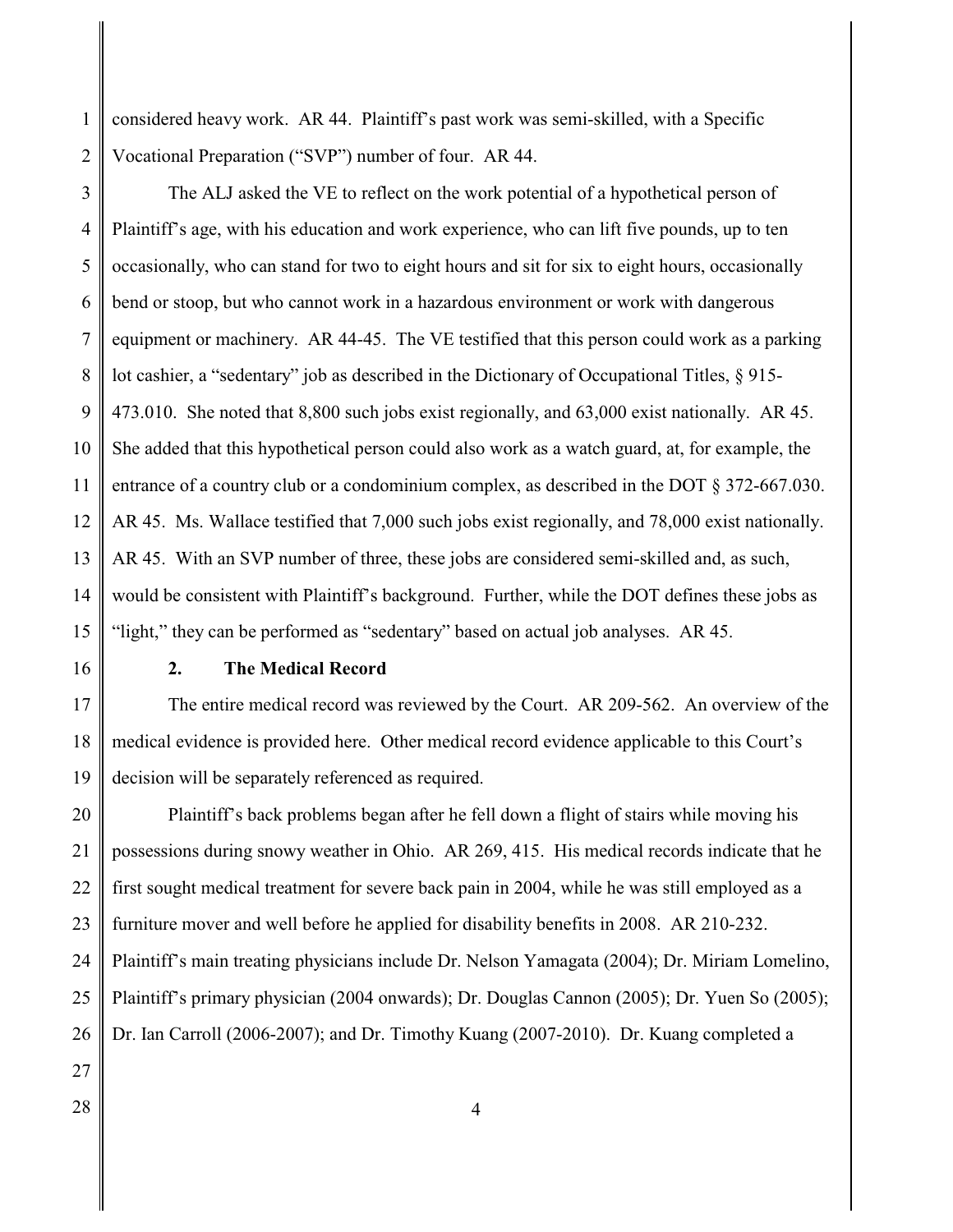| 1              | Physical Residual Functional Capacity Questionnaire ("RFC Questionnaire") for Plaintiff on                                                                                                                                                              |  |
|----------------|---------------------------------------------------------------------------------------------------------------------------------------------------------------------------------------------------------------------------------------------------------|--|
| $\overline{2}$ | August 31, 2010, a few days before Plaintiff's hearing before the ALJ. AR 558-562.                                                                                                                                                                      |  |
| 3              | Plaintiff was also examined and evaluated by a consultative examiner, Dr. Dean Chiang,                                                                                                                                                                  |  |
| $\overline{4}$ | on October 26, 2008. AR 269-272. In addition, a California Department of Social Services,                                                                                                                                                               |  |
| 5              | Disability Determination Services medical consultant, Dr. P. Kammen ("state agency medical                                                                                                                                                              |  |
| 6              | consultant"), reviewed Plaintiff's medical records. Dr. Kammen completed a Physical Residual                                                                                                                                                            |  |
| $\overline{7}$ | Functional Capacity Assessment ("RFC Assessment") and a Case Analysis, both dated                                                                                                                                                                       |  |
| 8              | November 21, 2008. AR 274-280. Finally, a California Department of Social Services,                                                                                                                                                                     |  |
| 9              | Disability Determination Services reviewing physician, Dr. Lavanya Bobba ("state agency                                                                                                                                                                 |  |
| 10             | reviewing physician") reviewed Dr. Kammen's RFC Assessment and affirmed it on March 24,                                                                                                                                                                 |  |
| 11             | 2009 (AR 332-334).                                                                                                                                                                                                                                      |  |
| 12             | <b>Plaintiff's Treatment at Stanford by Dr. Ian Carroll and Colleagues</b><br>(a)                                                                                                                                                                       |  |
| 13             | Dr Ian Carroll first evaluated Plaintiff on October 17, 2006, after he was referred by Drs.                                                                                                                                                             |  |
| 14             | Todd and/or Miriam Lomelino for "low back pain and numbness." AR 413. Dr. Carroll                                                                                                                                                                       |  |
| 15             | reviewed an MRI of Plaintiff's lumbar spine dated August 5, 2004 and a "repeat MRI dated                                                                                                                                                                |  |
| 16             | September 20, 2006." AR 414. With respect to the 2006 MRI, Dr. Carroll noted:                                                                                                                                                                           |  |
| 17             | There is impingement or compression of the exiting left L5 nerve root. There is<br>mild facet joint arthropathy, but no significant central canal stenosis                                                                                              |  |
| 18             | So really clinically he presents as having a right S1 radiculopathy with a bulging                                                                                                                                                                      |  |
| 19             | L5-S1 disc, which apparently bulges more to the left. Despite the fact that it is not<br>seen on his MRI, I feel it is almost certain that this disc in fact, the L5-S1 disc, is                                                                        |  |
| 20             | impinging on the right neural foramina or impinging on the transversing right S1<br>nerve root It is the impingement on the exiting nerve root that likely is the                                                                                       |  |
| 21             | result causing most of his symptoms. The gold standard of treatment for this kind<br>of pain is to do an L5-S1 microdisectomy, which is a surgery, which he has                                                                                         |  |
| 22<br>23       | already expressed he is not especially excited about trying, and to me the real<br>hesitation would be that it is hard to suggest to him to undergo surgery, especially<br>in light of a job where he is continuing to lift really heavy things $\dots$ |  |
| 24             | From a procedural standpoint there are some conservative things that might give<br>him some significant relief. It is hard to know how durable they would be, so he                                                                                     |  |
| 25             | might be benefitted by an epidural steroid injection.                                                                                                                                                                                                   |  |
| 26             | AR 414, 416-417, 418.                                                                                                                                                                                                                                   |  |
| 27             |                                                                                                                                                                                                                                                         |  |
| 28             | 5                                                                                                                                                                                                                                                       |  |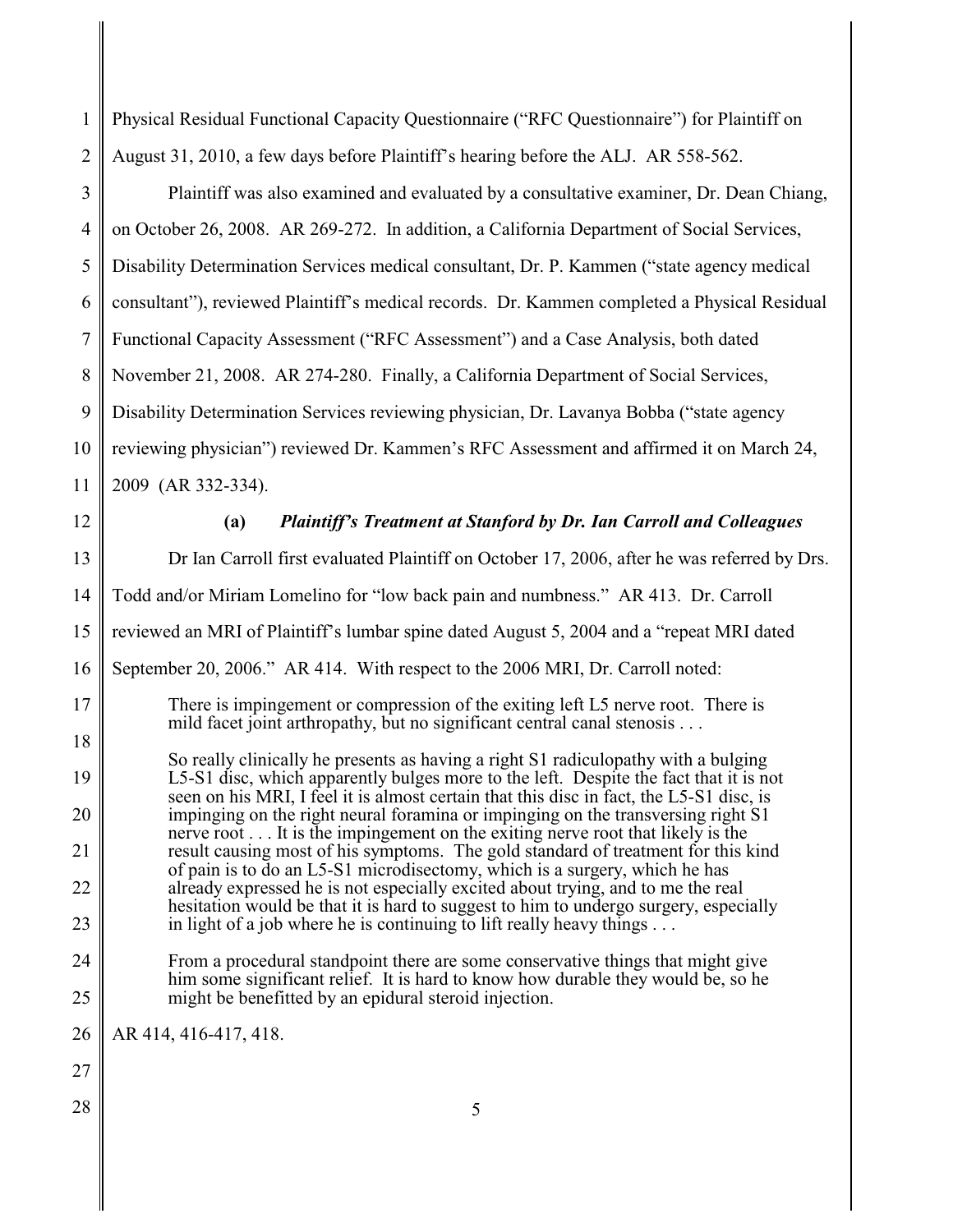1 2 3 4 On November 1, 2007, and January 24, 2007, Plaintiff underwent a caudal epidural steroid injection at the Stanford University Medical Center. AR 410-411; 418-419. Dr. Carroll recommended that Plaintiff find a practitioner closer to his residence to administer any additional epidural injections, since he lived 250 miles away from Stanford. AR 418-419.

5 6 7 8 9 Plaintiff was next seen by Drs. Jane Ahn and Vanila M. Singh at Stanford on February 21, 2007. AR 407. In a report of that visit, Dr. Ahn notes that "[Mr. Strong] works as a furniture mover. He is currently on disability and we certainly do recommend that he avoid working in this fashion as this could severely exacerbate both his neck pain and right upper extremity pain as well as his low back pain." AR 408.

10 11 12 13 14 Dr. Ahn's report further noted positive findings on Plaintiff's cervical MRI as well as pain in his neck radiating to his right upper extremity. Additional cervical epidural steroid injections were recommended to temporize pain complaints. AR 408. Finally Dr. Ahn suggested that Plaintiff continue to remain on disability as his current jobs as a furniture mover and truck driver are not compatible with his pain, his symptoms and his MRI findings. AR 409.

15 16 17 On March 14, 2007, Plaintiff returned to Stanford and underwent a cervical epidural steroid injection at the C6-7 level. AR 399. There are no further records regarding Plaintiff's treatment at Stanford.

18

#### **(b)** *Dr. Timothy Kuang's Treatment Records and RFC Assessment*

19 20 21 22 23 24 25 26 On May 8, 2007, Plaintiff presented to Dr. Timothy Kuang, a specialist in pain management and in physical medicine and rehabilitation, for an initial pain management treatment evaluation on account of his chronic lower back and neck pain. AR 236. Dr. Kuang diagnosed Plaintiff with lumbar radiculopathy; lumbar disc bulging at L4-5 and L5-S1; lumbar foraminal stenosis; cervical radiculopathy; and cervical degenerative disc disease at C4-5 and C5-6. AR 238. Dr. Kuang noted the chronic nature of the patient's disease and recommended conservative combination therapy including medication, an exercise program, and possible injections. Dr. Kuang did not recommend surgical intervention at the time but would consider a

- 27
- 28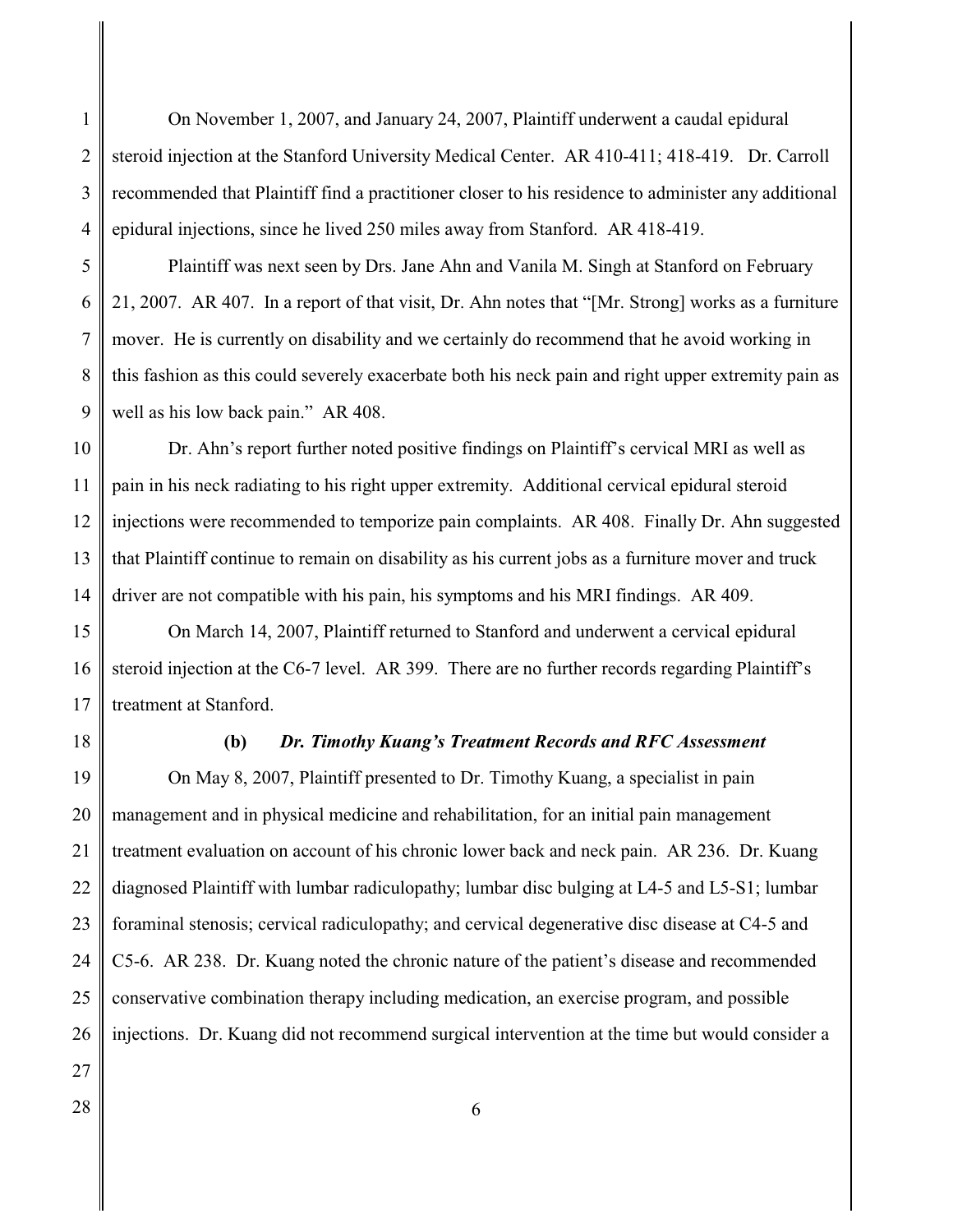1 discogram for possible surgery if the conservative treatment failed. AR 238-239.

2 3 4 5 6 7 8 9 10 Plaintiff continued treatment with Dr. Kuang and between May and December 2007, he was prescribed Vicodin and Neurontin, and underwent several epidural injections to the neck and back. (AR 240; AR 245; AR 252). After failing to obtain lasting relief, Plaintiff underwent a discogram on November 14, 2007, which showed the source of his pain to most likely be the L5- S1 disc. AR 257-258, 260-263. Based on the discogram findings, Dr. Kuang recommended laser and intradiscal electrothermal therapy (IDET) treatment over "surgical fusion" because the "patient's disc bulging herniation is not that big." AR 260; AR 266. Plaintiff did not receive the proposed laser and IDET treatment because Medi-Cal declined coverage and Plaintiff could not afford to pay independently. AR 264, 266.

11 12 13 14 15 16 17 18 19 Plaintiff was next in treatment with Dr. Kuang in September 2008, after filing his July 2008 applications for disability benefits but shortly before his consultative examination with Dr. Dean Chiang. Dr. Kuang again noted that IDET and spinal cord stimulation procedures were indicated because of Plaintiffs failure to respond to epidural injections. Again, the recommended procedures were precluded by the lack of adequate medical coverage. AR 267. Dr. Kuang noted that "[t]he patient is not able to work but he said once his pain is under control he will return." AR 267. Plaintiff then underwent two lumbar epidural injections in December 2008. AR 305- 306, 309-310. Dr. Kuang also noted that Plaintiff had continued to receive Vicodin and Neurontin through Dr. Lomelino. AR 307.

20 21 22 23 24 25 26 Plaintiff continued treatment with Dr. Kuang throughout 2009 and 2010. He continued to try various medications with limited success. AR 535. In June 2009, Dr. Kuang requested approval, from a new, private insurer, for spinal cord stimulator treatment on a trial basis to determine whether a permanent stimulator implant was warranted; this request and a subsequent appeal were denied by the new insurance provider. AR 523, 541, 545. On October 2, 2009, Dr. Kuang started Plaintiff on a Fentanyl patch, noting that other medications had not been effective. AR 527. Plaintiff had to discontinue the Fentanyl patch two months later as he could not afford

- 27
- 28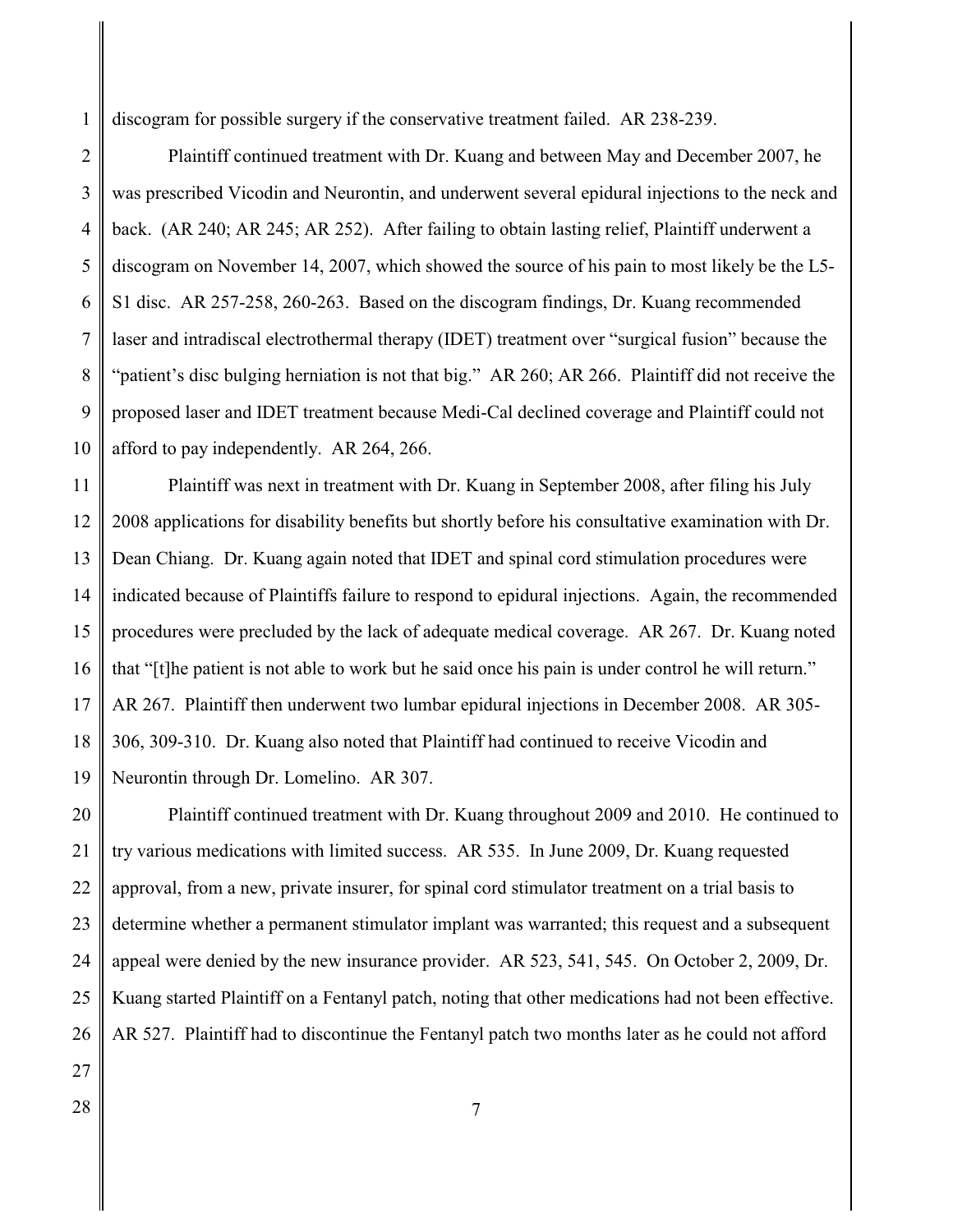1 2 3 it. Plaintiff also could not afford Lyrica, another medication Dr. Kuang had proposed. AR 524, 527, 529. Plaintiff did, however, obtain "50% pain relief" from a cervical epidural injection on November 25, 2009.

4 5 6 7 8 9 10 11 12 Dr. Kuang's progress notes for virtually the entire course of treatment, from 2007-2010, include identical functional rehabilitation and behavior modification recommendations from visit to visit. Regarding functional rehabilitation, Dr. Kuang recommended home physical therapy targeting the neck and back (strengthening, stretching, conditioning and posture control exercise program), using physical modalities, walking, and a stretching exercise program. Regarding behavior modification, Dr. Kuang recommended that Plaintiff take frequent breaks and avoid heavy lifting, repetitive movements of the cervical spine [neck] and lumbosacral spine [back], and axial loading activities. *See, e.g.,* progress notes from November 20, 2007, AR 260; September 23, 2008, AR 268; October 2, 2009, AR 528; and August 20, 2010, AR 515-516).

13 14 15 16 17 18 19 20 21 22 23 On August 20, 2010, Plaintiff presented to Dr. Kuang for a functional capacity evaluation. Dr. Kuang's records of his visit state that the patient has constant, severe back pain, with medication barely controlling the pain and that he is unable to pursue treatment because of financial hardships. However, Dr. Kuang further noted that the "patient is doing well and will continue conservative treatment." AR 515. Finally, he opined "[a]t this point, it is my opinion that the patient is disabled because of diagnosis of cervical and lumbar radiculopathy because of disc herniation in cervical and lumbosacral spine ... The patient should be eligible for disability." AR 516. Dr. Kuang added, "I will refer the patient to San Luis Sports Physical Therapy group to do functional capacity evaluation questionnaire, which will take two to three hours to do." AR 515. There is no evidence in the record, however, that Plaintiff underwent an RFC evaluation at the San Luis Sports Physical Therapy Group.

24 25 26 Instead, shortly thereafter, on August 31. 2010, Dr. Kuang himself completed an RFC Questionnaire regarding Plaintiff. AR 558. In the RFC Questionnaire, Dr. Kuang noted that he had treated Plaintiff since May 2007; diagnosed Plaintiff with "lumbar disc bulging" and "lumbar

27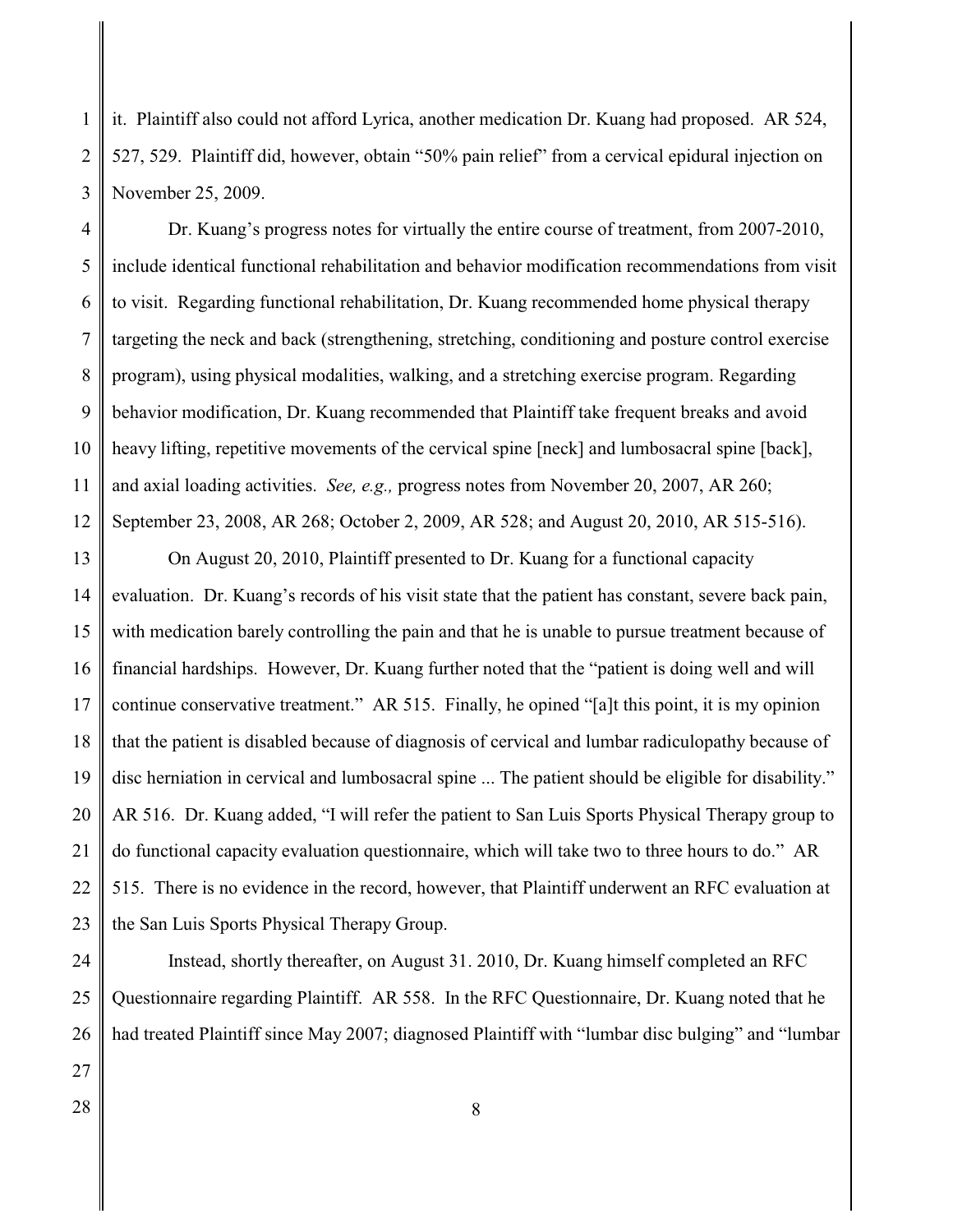1 2 3 4 5 6 7 8 stenosis;" described Plaintiff's condition as "chronic and permanent;" opined that Plaintiff was in constant, severe pain, rating between 8 and 10 on the pain scale; and stated that the Fentanyl patch, Dilaudid, Percocet and Methadone did not relieve Plaintiff's pain, while Norco, Ibuprofen, and Soma were helpful. AR 558. As for objective signs of Plaintiff's impairments, Dr. Kuang noted an "MRI showing degenerative disc disease C4-5, C5-6, C3-4;" an "MRI showing disc bulging at L5-S1 and L4-5;" and an "MRI showing foraminal stenosis L5-S1 and L4-5." AR 558. Dr. Kuang's opined that Plaintiff could not work full-time. His specific functional capacity findings will be discussed in more detail below.

9

## **(c)** *Consultative Examination by Dr. Dean Chiang*

10 11 12 13 14 15 16 17 Consultative Examiner Dr. Dean Chiang examined Plaintiff on October 26, 2008 in San Luis Obispo, California. AR 269. He also reviewed unspecified medical records concerning Plaintiff. AR 269. Dr. Chiang noted that Plaintiff underwent six epidurals at Standford and three to four additional epidurals during his treatment with Dr. Kuang. AR 269. He further noted that Plaintiff has had a discogram, a myelogram, an MRI of his back, multiple physical therapy sessions, and chiropractic manipulation. AR 269. Finally, Dr. Chiang noted that "[s]urgery was recommended eventually" but Plaintiff did not undergo surgery because he did not have any insurance coverage. $4$  AR 269.

18 Dr. Chiang diagnosed Plaintiff with "[c]hronic low back pain with radiculopathy." AR

19 271. In his "Functional Assessment," Dr. Chiang noted as follows:

20 21 22 23 24 The claimant will be expected to stand and walk for approximately four hours in an eight-hour day. This limitation is due to the back pain with radiculopathy. He can sit for six hours in an eight-hour day with appropriate breaks given every hour. He does not need any assistive device for ambulation. He should lift and carry twenty pounds occasionally and ten pounds frequently. He should not perform any bending, kneeling, crouching, crawling, or squatting. There are no manipulative limitations. There are no relevant visual, communicative or workplace environmental limitations.

AR 271-272.

28

25

<sup>27</sup>  ${}^{4}$ This point is not independently reflected in the record; it also conflicts with Plaintiff's hearing testimony. AR 35.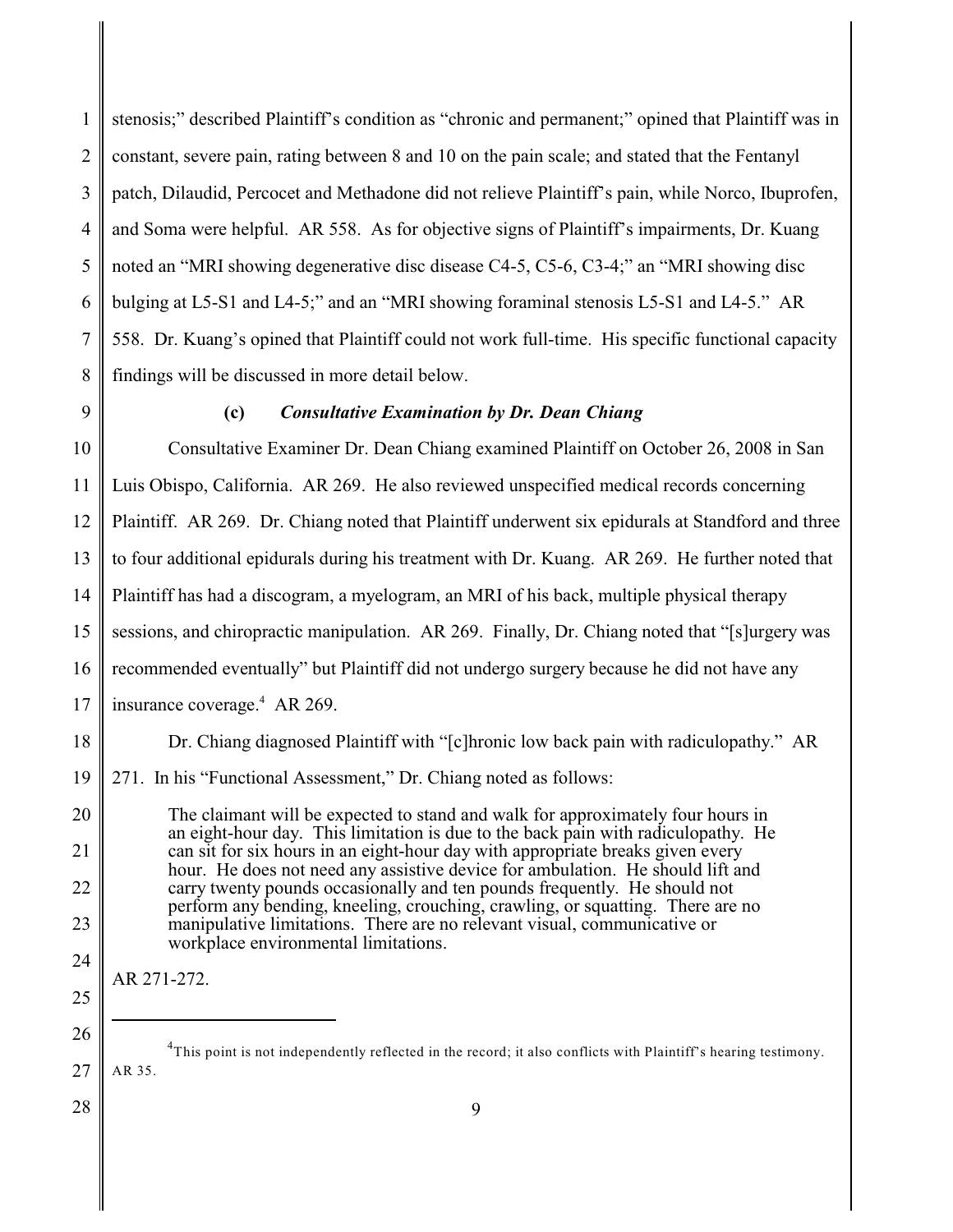# **(d)** *Review by State Agency Medical Consultant Dr. P. Kammen*

2 3 4 5 6 7 8 9 10 11 12 13 14 15 16 17 18 19 State Agency Medical Consultant Dr. P. Kammen reviewed Plaintiff's medical records and the report prepared by Consultative Examiner Dr. Dean Chiang. Dr. Kammen prepared a "Case Analysis" report on November 21, 2008. In this report, Dr. Kammen noted that Plaintiff's allegations were "partially credible," as they were "not fully supported by objective findings." AR 280. Dr. Kammen summarized his findings as follows: [C]laimant is a 44 yo who has a prior denial earlier this year for the same allegations. The MER reflects the long hx of back pain with only minimal findings on MRI. He has been treated with multiple modalities without change although a diagnostic lumbar discogram revealed radio-fissure at the level of the L4-5 disc. IDET procedure was recommended but not covered by insurance. Surgery has been discussed. Throughout the record repeated exams are fairly consistent without focal neuro deficits. Mobility of the back is limited with spasm. At the recent CE the claimant moved around the exam room without difficulty. He was not using an assistive device. Mobility of the back was limited. The CE states that the motor exam of the RLE was 4/5 but the specific site of weakness is not clarified. The reflexes are equal and the SLR is not documented. On the exertional activity questionnaire the claimant states he can drive, shop, and care for his young 2 yo child whom he occasionally lifts and carries. He does some yard work although with disruption. The CE recommends a modified light RFC with S/W 4hrs day which would seem appropriate given the medical evidence as noted. I would also recommend that the claimant be allowed to change positions as needed hourly. This is consistent with the MSS provided by Dr. Kuang (treating physician) on 9/23/08. AR 280. Dr. Kammen also prepared an RFC Assessment for Plaintiff on November 21, 2008. AR 274-278. Regarding "Exertional Limitations," Dr. Kammen found that Plaintiff could

20 occasionally lift twenty pounds; frequently lift ten pounds; stand and/or walk (with normal

21 breaks) for a total of at least two hours in an eight hour workday; sit (with normal breaks) for a

22 total of at least six hours in an eight hour workday; but that Plaintiff must periodically alternate

23 sitting and standing to relieve pain and discomfort. AR 275. Dr. Kammen specifically clarified

24 that standing/walking was limited to four hours per day, and that Plaintiff may require a brief

- 25 change in position hourly. AR 275.
- 26 27

1

- 
- 28

Regarding "Postural Limitations," Dr. Kammen found that Plaintiff could occasionally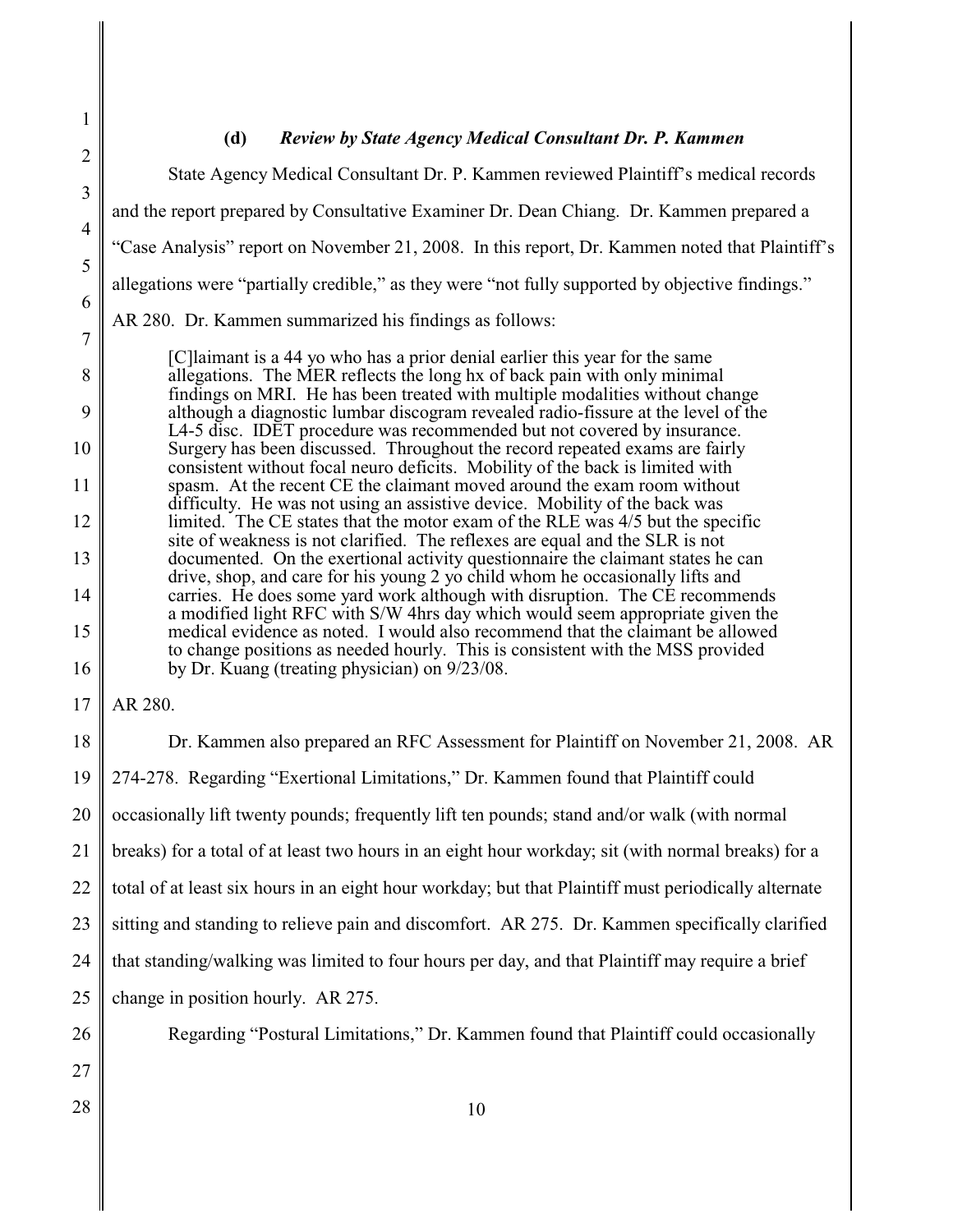1 2 3 4 climb ramps, stairs, ladders, etc., stoop, kneel, crouch and crawl. He found that Plaintiff could never do a balancing action. Dr. Kammen noted that Plaintiff had no manipulative, visual, or communicative limitations. As to "Environmental Limitations," Dr. Kammen noted that Plaintiff should avoid concentrated exposure to hazards such as machinery, heights, and uneven terrain.

5

7

# **(e)** *Review by State Agency Reviewing Physician Dr. Lavanya Bobba*

6 8 On March 24, 2009, Dr. Lavanya Bobba noted in a "Case Analysis" report regarding Plaintiff's case, that she had "reviewed all the evidence in file" and that Dr. Kammen's "assessment of 11/21/08–is affirmed as written." AR 334.

9

17

18

19

20

21

22

23

24

25

# **2. The Disability Determination Standard and Process**

10 11 12 13 14 To qualify for benefits under the Social Security Act, Plaintiff must establish that he is unable to engage in substantial gainful activity due to a medically determinable physical or mental impairment that has lasted or can be expected to last for a continuous period of not less than 12 months. 42 U.S.C.  $\S$  1382c(a)(3)(A). An individual shall be considered to have a disability only if:

15 16 his physical or mental impairment or impairments are of such severity that he is not only unable to do his previous work, but cannot, considering his age, education, and work experience, engage in any other kind of substantial gainful work which exists in the national economy, regardless of whether such work exists in the immediate area in which he lives, or whether a specific job vacancy exists for him, or whether he would be hired if he applied for work.

42 U.S.C. § 1382c(a)(3)(B).

To achieve uniformity in the decision-making process, the Commissioner has established a sequential five-step process for evaluating a claimant's alleged disability. 20 C.F.R. §§ 404.1520(a)-(f). The ALJ proceeds step by step in order, and stops upon reaching a dispositive finding that the claimant is disabled or not disabled. 20 C.F.R. §§ 404.1520(a)(4). The ALJ must consider objective medical evidence and opinion testimony. 20 C.F.R. §§ 416.927, 416.929. The ALJ is required to determine (1) whether a claimant engaged in substantial gainful

activity during the period of alleged disability; (2) whether the claimant had medically-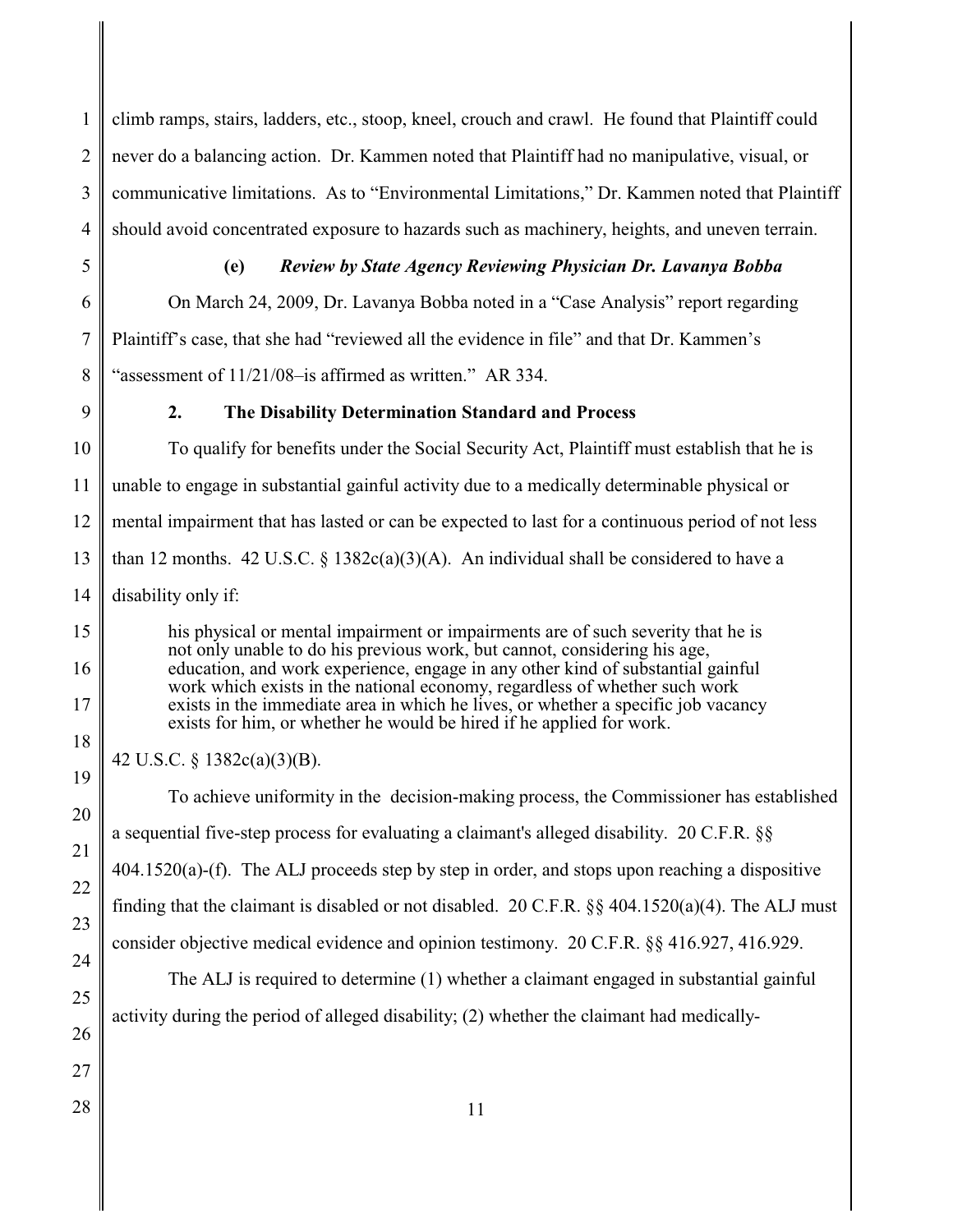1 2 3 4 5 determinable "severe" impairments;<sup>5</sup> (3) whether these impairments meet or are medically equivalent to one of the listed impairments set forth in 20 C.F.R. § 404, Subpart P, Appendix 1; (4) whether the claimant retained the residual functional capacity ("RFC") to perform his past relevant work; $<sup>6</sup>$  and (5) whether the claimant had the ability to perform other jobs existing in</sup> significant numbers at the regional and national level. 20 C.F.R. §§ 404.1520(a)-(f).

6

## **3. Summary of the ALJ's Findings and Decision**

7 8 9 10 11 12 Pursuant to the above process, the ALJ determined that Plaintiff did not meet the disability standard. AR 15-24. More particularly, the ALJ found that Plaintiff had not engaged in substantial gainful activity since January 24, 2008, the alleged onset date. AR 17. Further, the ALJ identified lumbar and cervical disc disease with chronic pain as severe impairments. AR 18. Nonetheless, the ALJ determined that the severity of the Plaintiff's impairments did not meet or exceed any of the listed impairments. AR 20.

13 14 15 16 17 18 19 20 21 Based on a review of the entire record, the ALJ determined that Plaintiff has the residual functional capacity ("RFC") to perform sedentary work. Specifically, the ALJ found that Plaintiff could lift up to ten pounds occasionally and five pounds frequently, could sit for six hours in an eight-hour workday, could stand/walk for two hours in an eight-hour workday, with occasional bending and stooping. AR 22. Plaintiff, however "could not work around hazards, such as machinery and heights." AR 22. After applying the Medical-Vocational Rules, 20 CFR Part 404, Subpart P, Appendix 2 ("the grids"), the ALJ determined that there are a significant number of jobs in the national economy that the claimant can perform and that Plaintiff is not disabled or entitled to benefits. AR 23-24.

22

23

24

25

The Plaintiff argues that the ALJ improperly evaluated the medical record by erroneously

 $5$  "Severe" simply means that the impairment significantly limits the claimant's physical or mental ability to do basic work activities. *See* 20 C.F.R. 404.1520(c).

<sup>26</sup> 27  ${}^{6}$ Residual functional capacity captures what a claimant "can still do despite [his] limitations." 20 C.F.R. § 404.1545. "Between steps three and four of the five-step evaluation, the ALJ must proceed to an intermediate step in which the ALJ assesses the claimant's residual functional capacity." *Massachi v. Astrue*, 486 F.3d 1149, 1151 n. 2 (9th Cir. 2007).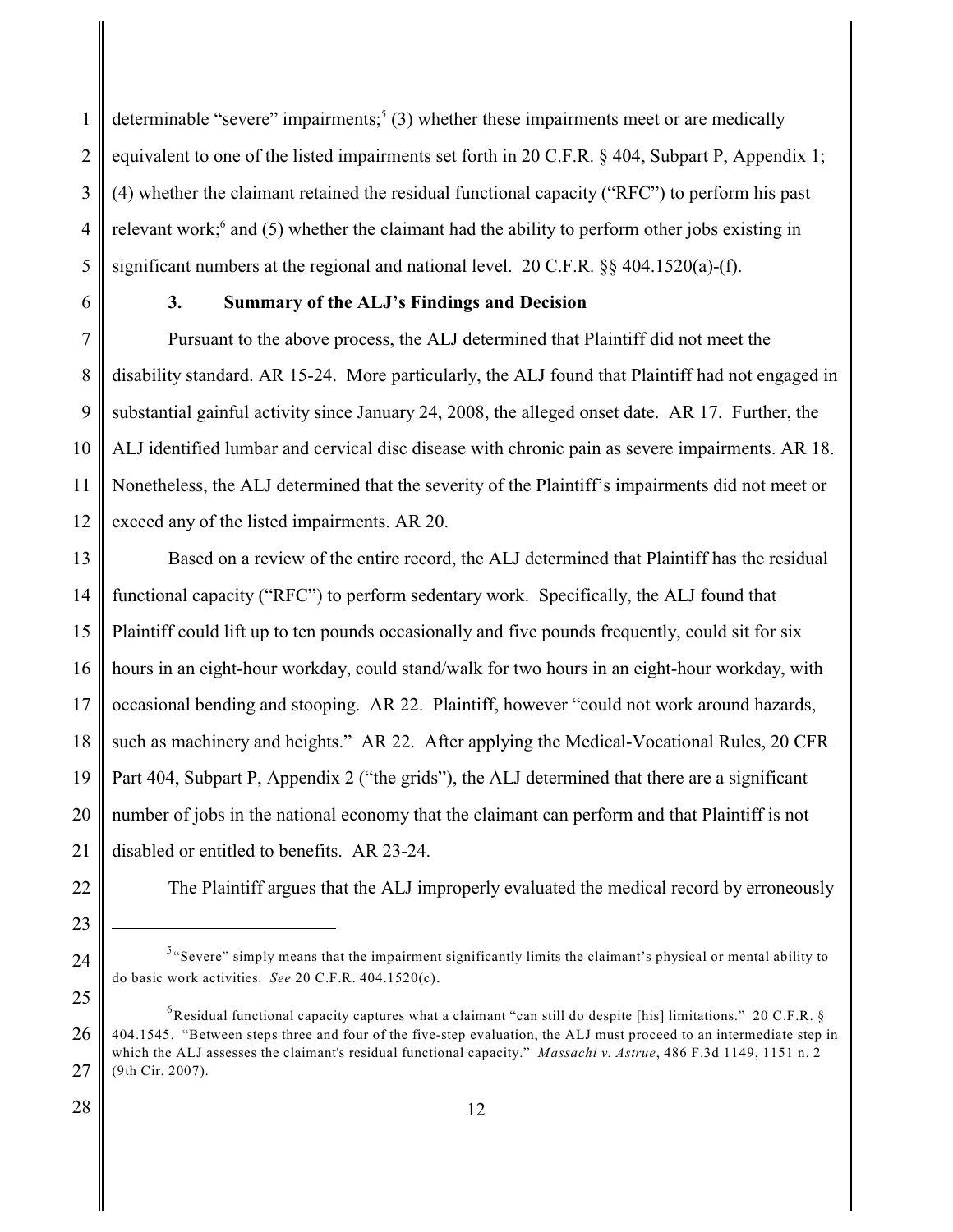1 2 3 rejecting treating physician Dr. Kuang's opinion. Plaintiff further argues that the ALJ's finding that Plaintiff could perform sedentary work was improper, because it is inconsistent with Dr. Kuang's ongoing restriction on repetitive head and neck movements.

4

### **STANDARD OF REVIEW**

5 6 7 8 Judicial review of disability claims under the Social Security Act, following a decision by the Commissioner to deny benefits, is limited in scope. The Commissioner's decision must be affirmed if it applies the correct legal standards and is supported by substantial evidence. 42 U.S.C. § 405(g); *Ukolov v. Barnhart*, 420 F.3d 1002, 1004 (9<sup>th</sup> Cir. 2005).

9 10 11 12 Substantial evidence is "more than a mere scintilla," *Richardson v. Perales*, 402 U.S. 389, 401 (1971), but less than a preponderance. *Sorenson v. Weinberger*, 514 F.2d 1112, 1119, n. 10 ( $9<sup>th</sup>$  Cir. 1975). "It means such relevant evidence as a reasonable mind might accept as adequate to support a conclusion." *Richardson*, 402 U.S. at 401.

13

14

### **1. The ALJ Properly Discounted Dr. Kuang's RFC Questionnaire**

**DISCUSSION**

15 16 17 18 19 20 21 Plaintiff argues that the ALJ improperly rejected treating physician Dr. Kuang's August 31, 2010 functional capacity questionnaire ("RFC Questionnaire"). AR. 558-562; Plaintiff's Opening Br., Doc. 12, pp. 8-16. The Commissioner responds that the ALJ properly rejected Dr. Kuang's RFC Questionnaire because it was inconsistent with substantial evidence in the record, it contradicted Dr. Kuang's own progress notes, and it contradicted the medical opinions of consultative examiner Dr. Chiang, state agency consultant Dr. Kammen, and state agency reviewing physician Dr. Bobba. Commissioner's Br., Doc. 16, p. 17.

22

#### **(a)** *Applicable Law*

23 24 25 26 The opinions of treating physicians, examining physicians (who examine but do not treat the claimant) and non-examining physicians (who neither examine nor treat the claimant) are entitled to varying weight in disability determinations. *Lester v. Chater*, 81 F.3d 821, 830 (9th Cir. 1996). Generally, the opinion of a treating physician is afforded the greatest weight. *Id.* An

- 27
- 28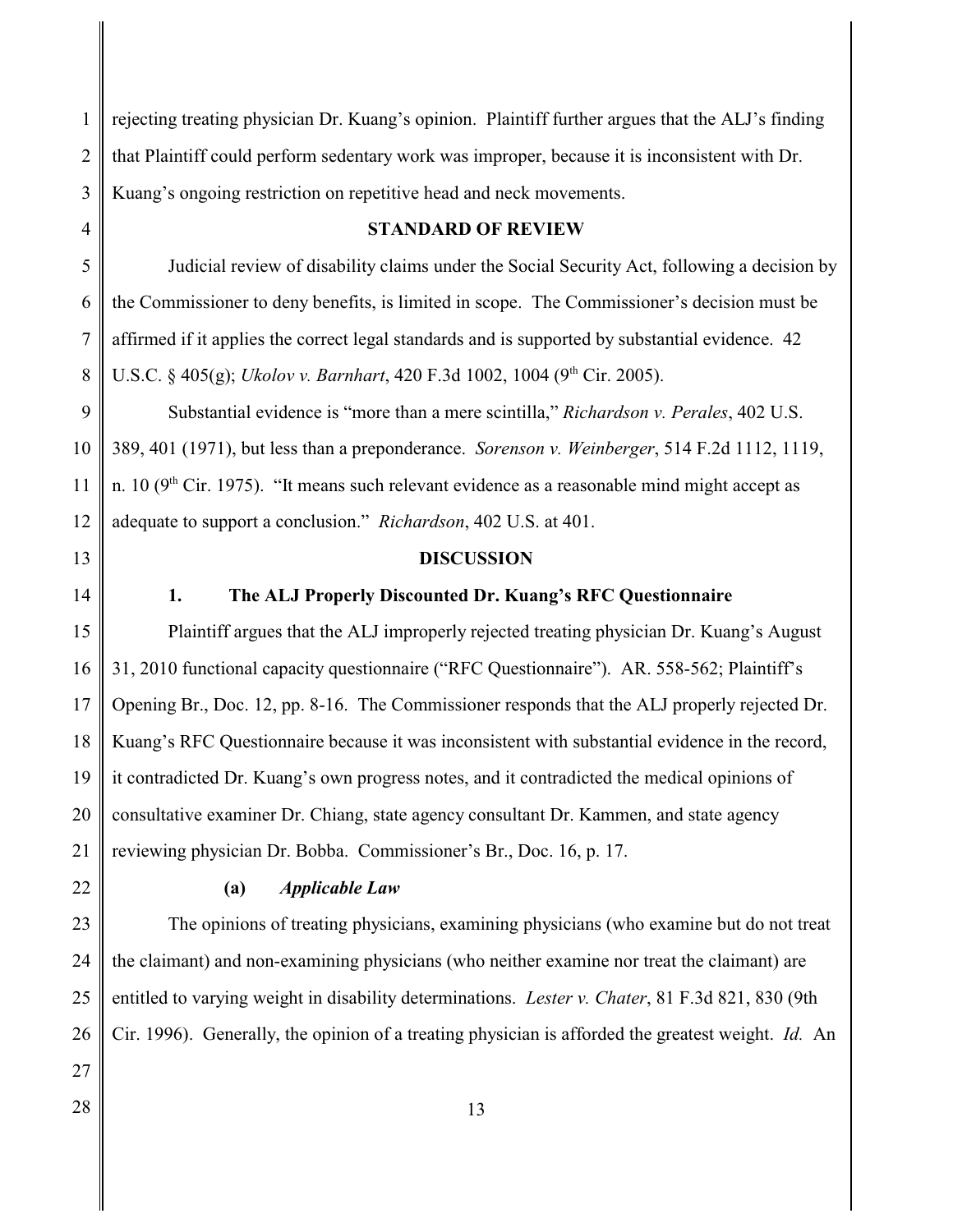1 2 3 examining physician's opinion is, in turn, given more weight than the opinion of a non-examining physician. 20 C.F.R. § 404.1527(d)(2); *Pitzer v. Sullivan*, 908 F.2d 502, 506 (9th Cir. 1990); *Gallant v. Heckler*, 753 F.2d 1450 (9th Cir. 1984).

4 5 6 7 8 9 10 11 12 13 14 15 A treating physician's opinion is not binding on an ALJ in determining the existence of an impairment or the ultimate issue of disability. 20 C.F.R. § 404.1527(d)(2); *Magallanes v. Bowen*, 881 F.2d 747, 751 (9th Cir. 1989). Where the treating physician's opinion is not contradicted by another doctor, the ALJ may dismiss it only for only for "clear and convincing reasons." *Magallanes*, 881 F.2d at 751; *Baxter v. Sullivan*, 923 F.2d 1391, 1396 (9th Cir. 1991). If the treating doctor's opinion is contradicted by another doctor, the ALJ must give "specific and legitimate" reasons, supported by substantial evidence in the record, for discounting it.<sup>7</sup> Lester, 81 F.3d at 830; *see also Thomas v. Barnhart*, 278 F.3d 947, 958–59 (9th Cir. 2002); *Murray v. Heckler*, 722 F.2d 499, 502 (9th Cir. 1983). In reducing the weight normally accorded to the opinion of a treating physician, the ALJ may rely on the contradictory opinion of an examining physician, as well as, in part, but not solely, on the contradictory opinion of a non-examining physician. *Pitzer*, 908 F.2d at 506 n. 4; *Gallant*, 753 F.2d at 1456. <sup>5</sup>

16

## **(b)** *Analysis*

17 18 19 In the August 31, 2010 RFC Questionnaire at issue in this case, Dr. Kuang opined that Plaintiff's pain was severe enough to constantly interfere with attention and concentration needed to perform even simple work tasks. He opined that Plaintiff was incapable of even "low stress"

<sup>20</sup>

<sup>21</sup> 22 23  $^7$ Similarly, the uncontradicted opinion of an examining physician may be rejected only for "clear and convincing" reasons, *Pitzer*, 908 F.2d at 506, and, if it is contradicted by another doctor, it can be rejected only on the basis of specific and legitimate reasons that are supported by substantial evidence in the record. *Andrews v. Shalala*, 53 F.3d 1035, 1043 (9th Cir. 1995).

<sup>24</sup> 25 26  $<sup>5</sup>$ An ALJ can reject the opinion of a treating or examining physician, based in part on the testimony of a</sup> nonexamining medical advisor. *See, e.g., Magallanes v. Bowen,* 881 F.2d 747, 751-55 (9th Cir. 1989); *Andrews*, 53 F.3d at 1043; *Roberts v. Shalala*, 66 F.3d 179 (9th Cir. 1995). In *Magallanes*, the Ninth Circuit explained that "the ALJ did not rely on [the nonexamining physician's] testimony alone to reject the opinions of Magallanes's treating physicians." *Magallanes*, 881 F.2d at 752. Rather, the ALJ also relied on laboratory test results, reports from examining physicians, as well as the claimant's own testimony. *Id*. at 751-52.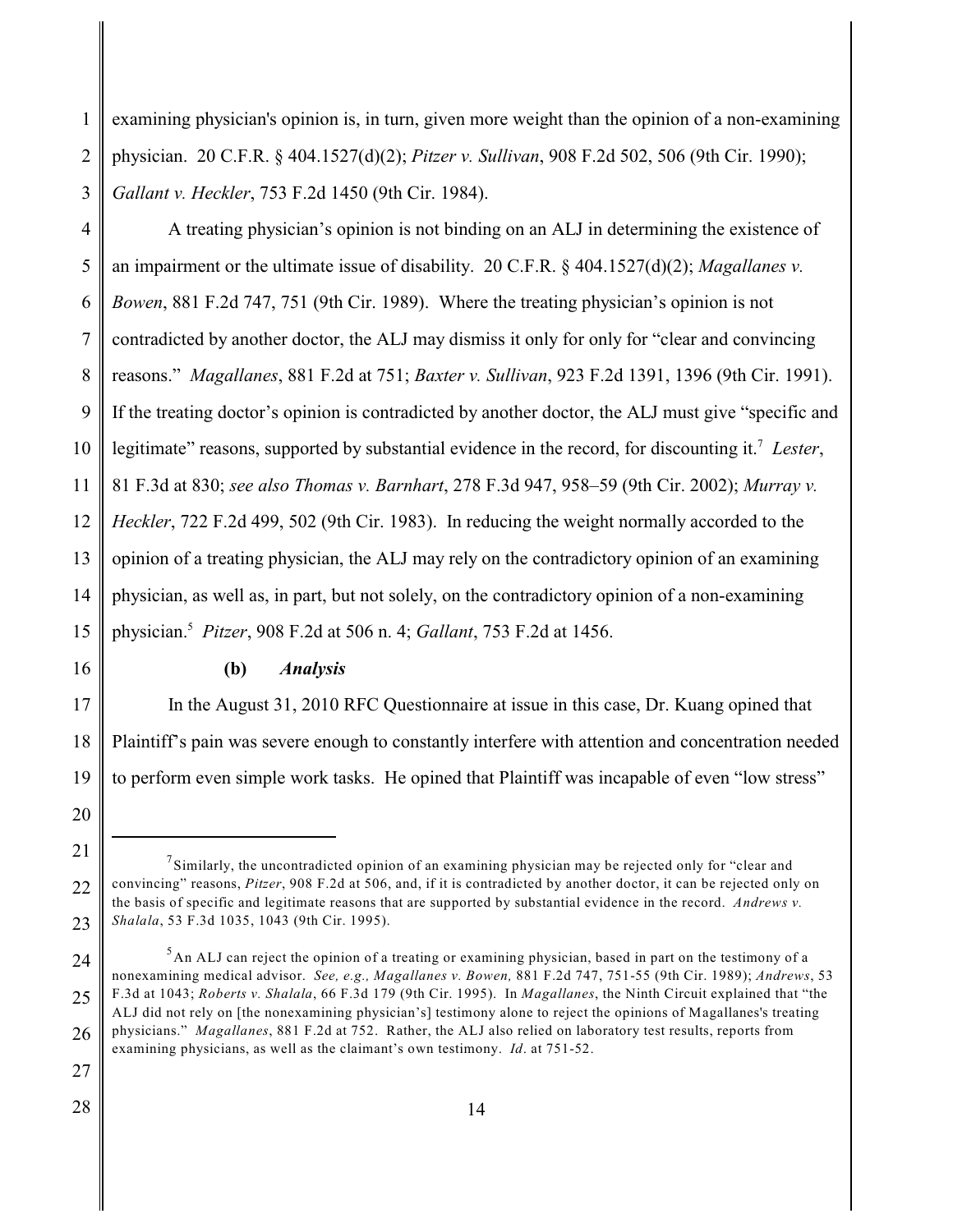1 2 3 4 5 6 7 8 9 10 jobs, could sit or stand for only five minutes at a time, and could not walk even one city block without rest or severe pain. AR 559-560. Dr. Kuang opined that Plaintiff could sit, stand and walk for a total of less than two hours each in an eight-hour workday. AR 560. Plaintiff would also need to shift positions from sitting, standing or walking, and would need unscheduled breaks averaging thirty minutes in length, with varying frequency, during an eight-hour workday. AR 560. Plaintiff would need to lie down during these breaks. AR 560. Plaintiff did not need a cane or assistive device for walking. AR 560. Plaintiff could occasionally lift less than ten pounds, rarely lift ten pounds, and could not lift over twenty pounds. AR 560. He opined that Plaintiff had good and bad days and would be absent from work for over four days per month. AR 561. Finally, Dr. Kuang opined that Plaintiff could not work full-time. AR 562.

11 12 13 14 15 In evaluating Dr. Kuang's opinion, the ALJ noted that "[t]he August 2010 functional assessment from Dr. Kuang conflicts with the weight of the medical evidence and [Plaintiff's other] functional assessments and was given minimal weight." AR 22. As part of this analysis, the ALJ gave a detailed summary of the medical records, and as discussed in more detail below, provided specific and legitimate reasons for discounting Dr. Kuang's RFC findings.

16 17 18 19 20 21 22 23 First, the ALJ took note of the contradictory RFC assessments of consultative-examining physician Dr. Chiang and non-examining state agency physician Dr. Kammen. AR 22. Drs. Chiang and Kammen both found that Plaintiff's RFC was limited by his back condition, but that he could work an eight-hour day. Specifically, Dr. Chiang found that Plaintiff was capable of sitting for six hours with appropriate hourly breaks and standing/walking for four hours. AR 271-272. Dr. Kammen opined that Plaintiff was capable of sitting for six hours with normal breaks and standing/walking for at least two hours.<sup>6</sup> AR 275. Both these doctors found Plaintiff to be far less functionally restricted than Dr. Kuang did.<sup>7</sup> AR 19, 22.

24

25

 ${}^{6}$ Dr. Kammen clarified that standing/walking was limited to four hours per day. AR 275.

<sup>26</sup> 27  $^{7}$ The ALJ did not adopt all the findings in Dr. Chiang's RFC Assessment of October 26, 2013, but he relied on parts of it that directly contradicted Dr. Kuang's RFC Questionnaire. *See Magallanes v. Bowen*, 881 F.2d at 753-754 (an ALJ need not believe everything a physician sets forth, and may accept all, some, or none of the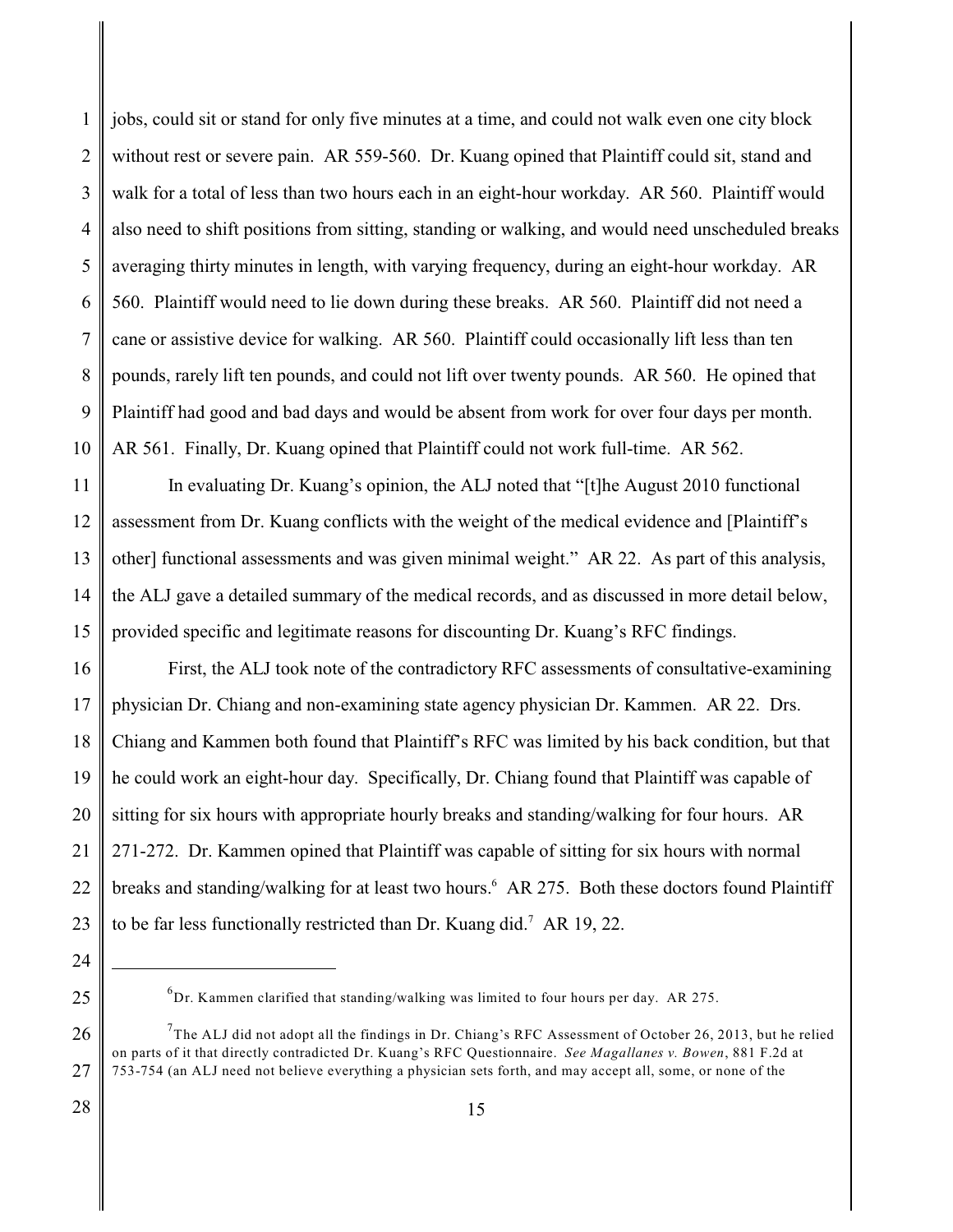1 2 3 4 5 6 7 8 9 10 11 In addition, the ALJ discounted Dr. Kuang's RFC findings on account of contradictory evidence, based on objective data, in Dr. Kuang's own treatment notes from prior examinations. AR 18-19. For example, Dr. Kuang's treatment notes from prior visits consistently restrict the Plaintiff only from heavy lifting and repetitive movements of the head and neck based on the objective medical evidence. AR 19. The ALJ noted that in further restricting the claimant in the August 2010 Questionnaire, Dr. Kuang did not cite any new medical evidence. AR 19. The ALJ thus concluded "that the prior preclusion from heavy lifting and repetitive movements of the head and neck was more consistent with the medical evidence." AR 19. *See Roberts v. Shalala*, 66 F.3d 179, 184 ( $9<sup>th</sup>$  Cir. 1995) (rejection of examining psychologist's functional assessment was appropriate when it conflicted with the doctor's own written report and test results).

12 13 14 15 16 17 18 19 20 21 22 23 24 Plaintiff asserts that Dr. Kuang's repeated notations that Plaintiff should avoid only heavy lifting and repetitive movements of the head and neck were "behavior modifications," and as such, were not work restrictions as the ALJ alleges. Doc. 12, p. 14. However, this is only Plaintiff's interpretation of the record. Dr. Kuang does not specify that the behavior modification restrictions are not related to and not indicative of functional restrictions. There is clearly an "incongruity" between Dr. Kuang's RFC Questionnaire, which states that Plaintiff can barely sit, stand, or walk and must lie down frequently, and his treatment notes for much of the treatment period, which reflect restrictions only on heavy lifting and repetitive movements of the head and neck. AR 260, 268, 522, 528, 515-516. *See Tomasetti v. Astrue*, 533 F.3d 1035, 1041 (9<sup>th</sup> Cir. 2008) (treating physician's opinion may be rejected on the basis of incongruity between the doctor's assessment and his own medical records). Moreover, the ALJ also noted that the most recent treatment record from Dr. Kuang states that Plaintiff was doing well and will continue with conservative treatment. AR 18, 515.

28

<sup>26</sup> 27 physician's opinions). Plaintiff's argument that the ALJ implicitly rejected Dr. Chiang's entire opinion because he dismissed the finding of no bending and stooping without comment is without merit. *See* Plaintiff's Open. Br., Doc. 12, p. 15; Plaintiff's Rep. Br., Doc. 17, p. 5.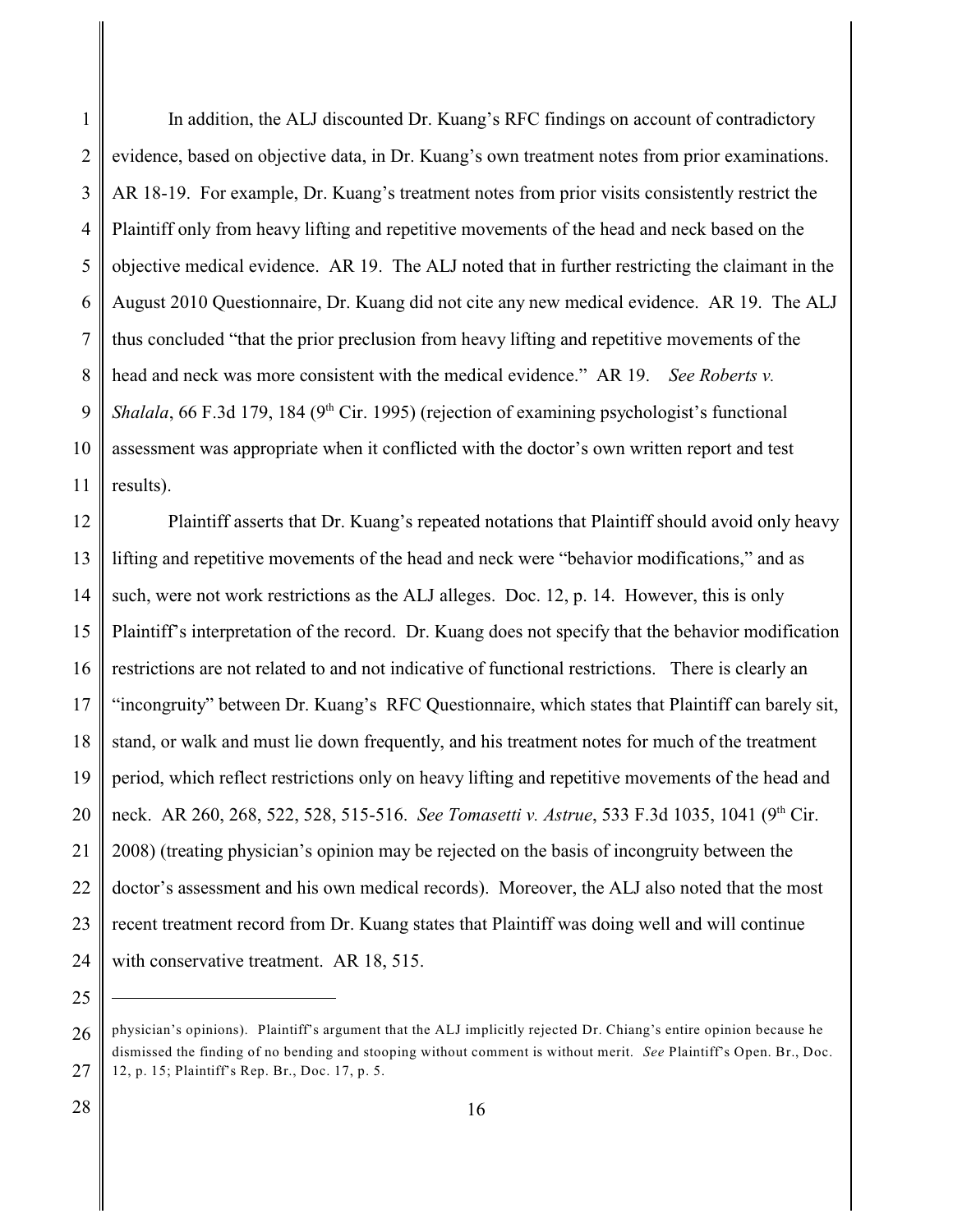| In according reduced weight to Dr. Kuang's RFC Questionnaire, the ALJ further relied on                                                                                                                                                                                                                                                                                                                                                                                                                                                                                                                                |  |  |
|------------------------------------------------------------------------------------------------------------------------------------------------------------------------------------------------------------------------------------------------------------------------------------------------------------------------------------------------------------------------------------------------------------------------------------------------------------------------------------------------------------------------------------------------------------------------------------------------------------------------|--|--|
| contradictory evidence in treatment notes from other treating sources. AR 19-20. For example,                                                                                                                                                                                                                                                                                                                                                                                                                                                                                                                          |  |  |
| the ALJ cited the records of Plaintiff's primary physician, Dr. Miriam Lomelino:                                                                                                                                                                                                                                                                                                                                                                                                                                                                                                                                       |  |  |
| In a March 11, 2008 report, Dr. Miriam Lomelino concluded the claimant could<br>return to his past heavy work by April 2008 [AR 390]. In her March 26, 2008<br>report, Dr. M. Lomelino stated the claimant had lumbar pain, but there were no<br>neurological deficits. Sensation, reflexes, and motor strength were intact [AR<br>391-393]. The claimant had full range of motion and muscle strength. Dr. M.<br>Lomelino did not assess any functional limitations She gave the claimant a<br>few short temporary periods of disability in these records, but she did not find the<br>claimant permanently disabled. |  |  |
| AR 20. The ALJ also cited Plaintiffs records from, <i>inter alia</i> , Stanford University Medical                                                                                                                                                                                                                                                                                                                                                                                                                                                                                                                     |  |  |
| Center (Plaintiff was advised against heavy lifting); Twin Cities Community Hospital (x-rays of                                                                                                                                                                                                                                                                                                                                                                                                                                                                                                                        |  |  |
| the lumbar spine were negative; claimant was treated symptomatically with pain relief                                                                                                                                                                                                                                                                                                                                                                                                                                                                                                                                  |  |  |
| medications); and Community Health Centers (conservative care for complaints of back and neck                                                                                                                                                                                                                                                                                                                                                                                                                                                                                                                          |  |  |
| pain and numerous reports that the claimant requested help completing disability paperwork; no                                                                                                                                                                                                                                                                                                                                                                                                                                                                                                                         |  |  |
| functional limitations imposed on claimant). See Batson v. Comm'r of the Soc. Sec. Admin., 359                                                                                                                                                                                                                                                                                                                                                                                                                                                                                                                         |  |  |
| F.3d 1190, 1195 ( $9th$ Cir. 2003) (a medical opinion may be rejected where it is "unsupported by                                                                                                                                                                                                                                                                                                                                                                                                                                                                                                                      |  |  |
| the record as a whole").                                                                                                                                                                                                                                                                                                                                                                                                                                                                                                                                                                                               |  |  |
| Finally, the ALJ noted that the severity of the functional restrictions in the Questionnaire                                                                                                                                                                                                                                                                                                                                                                                                                                                                                                                           |  |  |
| was "not warranted by the clinical evidence." AR 18, 22. Plaintiff argues that this is not a                                                                                                                                                                                                                                                                                                                                                                                                                                                                                                                           |  |  |
| specific reason but rather a conclusion. However, the ALJ provided a detailed analysis of the                                                                                                                                                                                                                                                                                                                                                                                                                                                                                                                          |  |  |
| inconsistent clinical findings. AR 22. See Buckner-Larkin v. Astrue, 2011 WL 4361652, 628                                                                                                                                                                                                                                                                                                                                                                                                                                                                                                                              |  |  |
| (9th Cir. Sept. 20, 2011) (ALJ properly discounted treating physician's opinion where it was                                                                                                                                                                                                                                                                                                                                                                                                                                                                                                                           |  |  |
| inconsistent with other medical evidence and opinions). Among other inconsistent clinical                                                                                                                                                                                                                                                                                                                                                                                                                                                                                                                              |  |  |
| findings, the ALJ noted that "[t]he orthopedic and neurological findings were minor throughout                                                                                                                                                                                                                                                                                                                                                                                                                                                                                                                         |  |  |
| the record. The claimant was generally found to have good range of motion, normal muscle                                                                                                                                                                                                                                                                                                                                                                                                                                                                                                                               |  |  |
| strength, an intact sensation and reflexes. The claimant was treated conservatively with pain                                                                                                                                                                                                                                                                                                                                                                                                                                                                                                                          |  |  |
| relief medications, lumbar and cervical epidural injections, and physical therapy. Surgery has not                                                                                                                                                                                                                                                                                                                                                                                                                                                                                                                     |  |  |
|                                                                                                                                                                                                                                                                                                                                                                                                                                                                                                                                                                                                                        |  |  |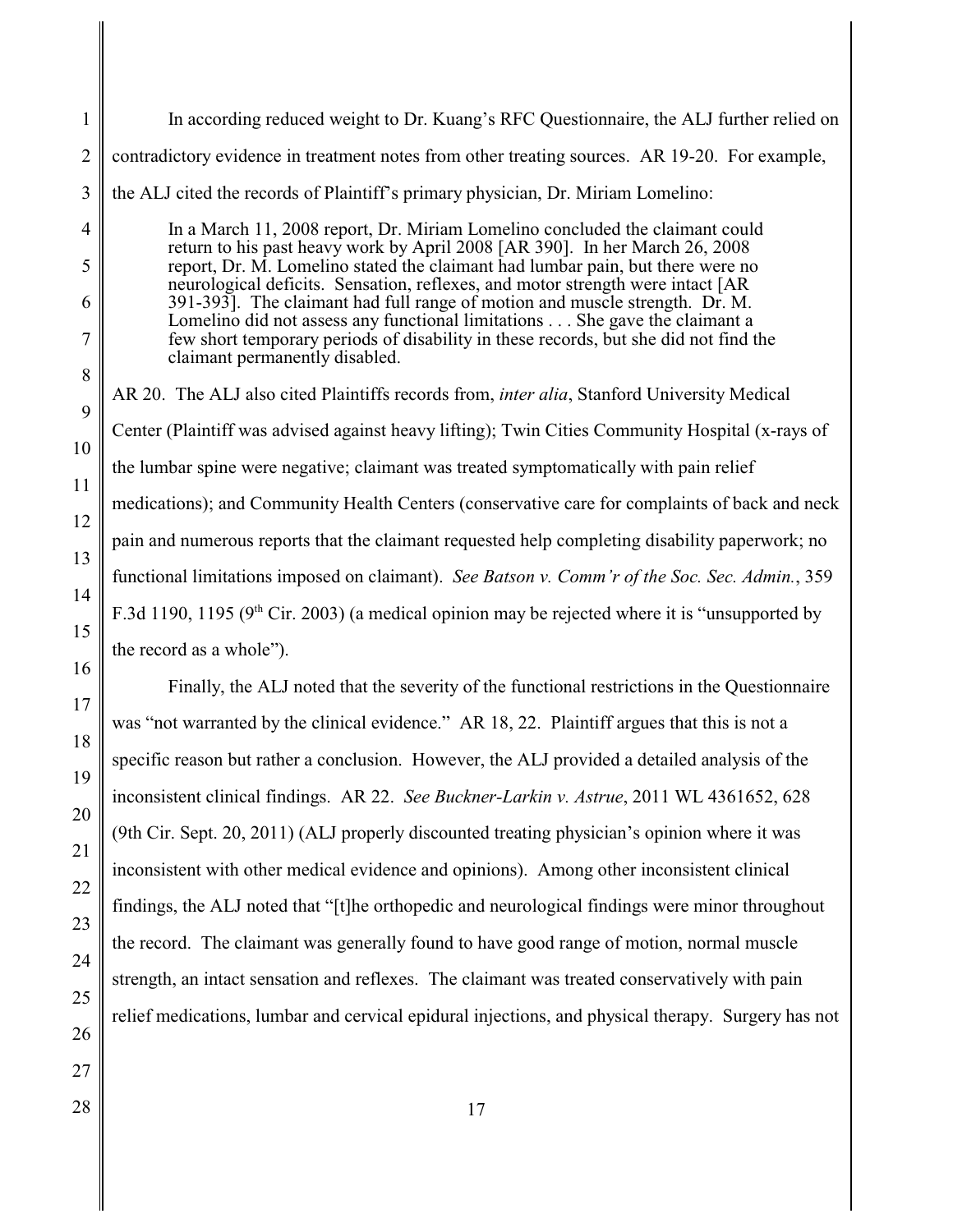1 been advised."<sup>9</sup> AR 22.

2 4 Here, the ALJ applied the correct legal standards in rejecting Dr. Kuang's RFC Questionnaire and he gave specific and legitimate reasons support of his conclusions. These findings are supported by substantial evidence in the record as a whole. Therefore, the ALJ properly rejected Dr. Kuang's opinion.

3

5

6

7

8

9

10

11

12

13

14

15

16

17

18

19

20

21

22

23

26

## **2. The ALJ Properly Found that Plaintiff had the RFC to Perform Sedentary Work**

Plaintiff further argues that the ALJ's finding that Plaintiff could perform sedentary work was improper because it was inconsistent with treating physician Dr. Kuang's ongoing restriction, as reflected in numerous treatment notes, on repetitive head and neck movements. Plaintiff points out that in discounting Dr. Kuang's RFC findings, the ALJ relied, in part, on the fact that Dr. Kuang imposed this "behavior modification" restriction. In reply, the Commissioner argues that the ALJ's RFC finding is supported by substantial evidence in the record. *Id.*

As a preliminary matter, the Court notes that Plaintiff has not adequately developed this argument in his briefing. Plaintiff has only provided limited legal authorities and analysis to support his argument. *See, e.g., Carmickle v. Comm'r, Soc. Sec. Admin*., 533 F.3d 1155, 1161 (9th Cir. 2008) (courts need not address arguments that are not briefed with specificity). Second, the ALJ restricted Plaintiff to sedentary work on the basis of "the weight of the medical evidence and the functional capacity assessments of record." AR 22. As discussed above, based on inconsistencies between Dr. Kuang's treatment notes and his RFC Questionnaire, the ALJ discounted Dr. Kuang's findings. In light of the functional capacity assessments of Drs. Chiang, Kammen and Bobba, and the other medical record evidence discussed above, this Court finds that the ALJ properly restricted Plaintiff to sedentary work. Accordingly, the ALJ's finding is AFFIRMED.

24 25

**///**

<sup>27</sup>  $9$  In his assessment, Dr. Chiang noted that surgery was eventually recommended but provided no details. This fact is not independently reflected in the record.